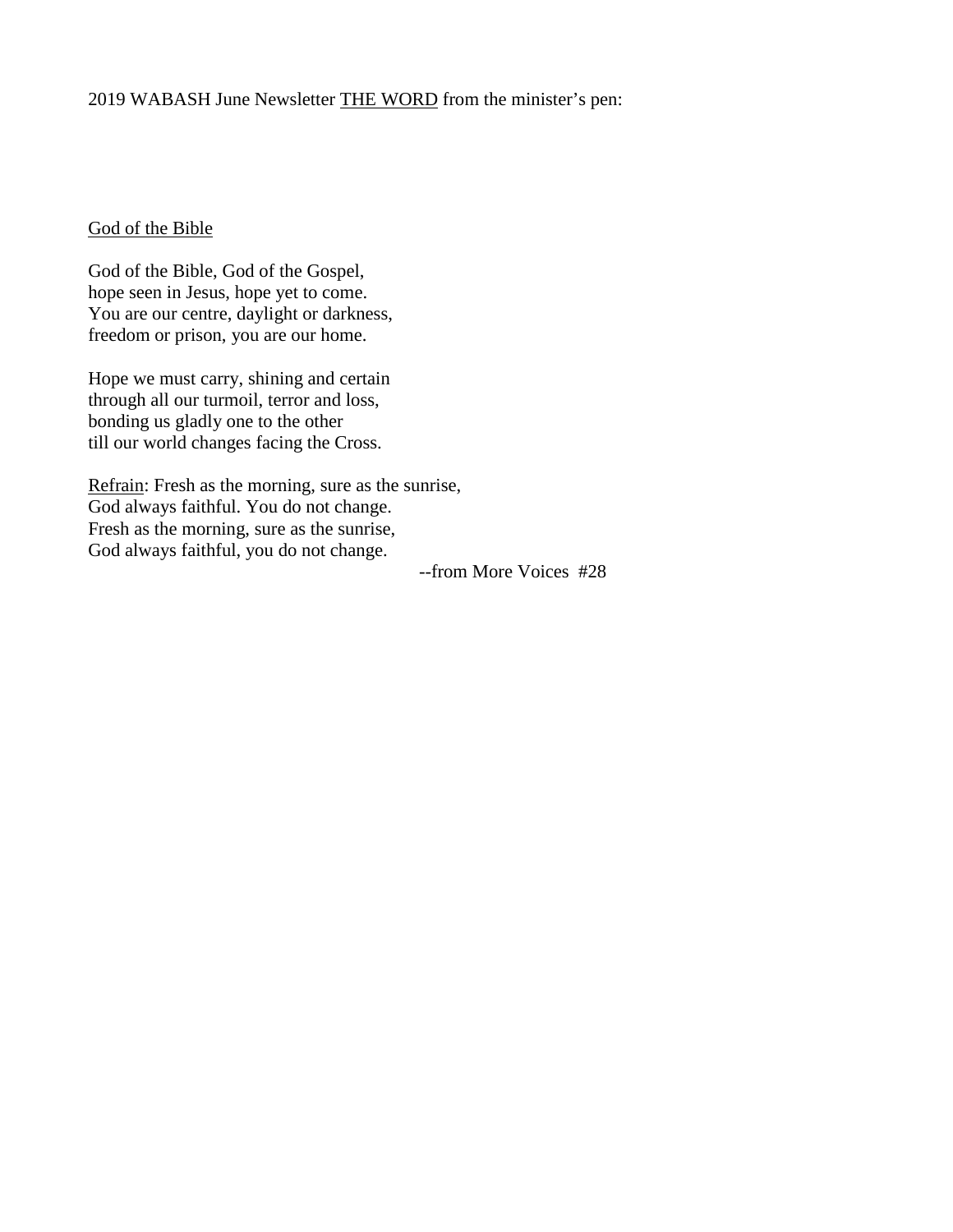Grace & Peace to you, Dear Friends,

This is a new hymn that we sang last Sunday and also at the Regional AGM (Annual Meeting of Antler River Watershed—our new regional name). It addresses the fact that we are hopeful for the future amidst the many challenges. And yet, we are not afraid because God is with us—faithful & sure as the sunrise. Marlain Wolfe, the Bothwell Rep, Amy Malott, the Wabash Rep & I attended the AGM Regional May 24-26 in Port Elgin. The theme speaker was Rev. Cameron Trimble. I went on her websight this morning and this was one of the things that came up:



This is typical of her practical advice and wisdom.

In her 2 presentations she challenged us to learn something new, be touched by JOY and go home ready to serve. In her latest book "Piloting Church", she says, "I believe we need new kinds of leaders today - those who are both kind and brave. My work - my passion - is to support those who are ready to fly into their own leadership potential." It is important not to hold on too tightly to the steering wheel, but feel the up and down drafts and & go with the wind. Her expression was "fly loose". In the church what we do on a Monday or Wednesday may be just as important as what we do during worship on Sunday.

We have had the age of God, the age of Jesus and now we are in the age of the Spirit. People want to experience the Spirit of God in their lives.